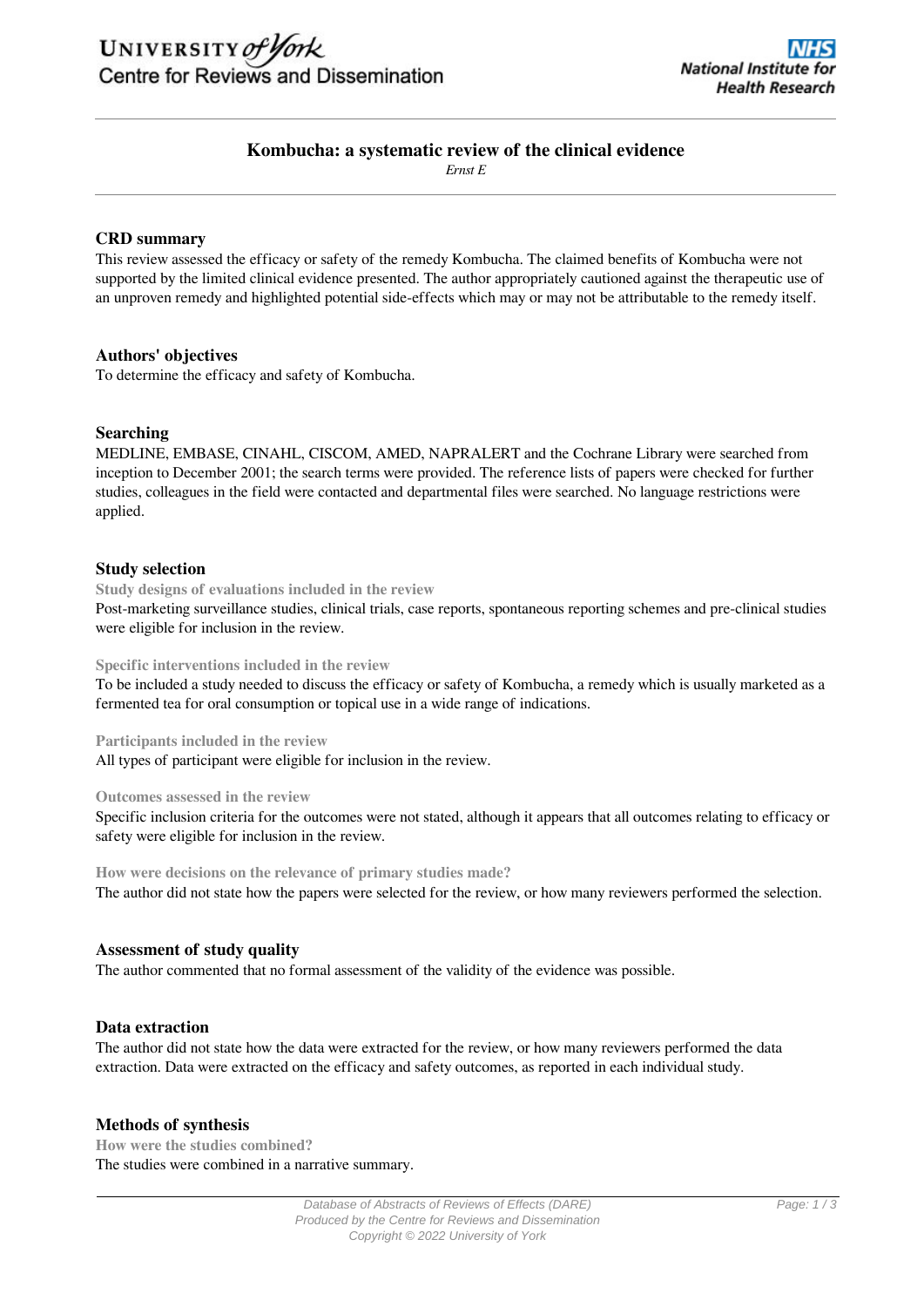

**How were differences between studies investigated?** Differences between the studies were described within the report.

## **Results of the review**

Three case series and two case reports of adverse events were included in the review. These included 28 patients in total.

No studies were found relating to the efficacy of Kombucha.

The reporting of the individual cases was poor, making it difficult to ascertain if Kombucha was the cause of the adverse events reported. The adverse events included suspected liver damage and metabolic acidosis from Kombucha drunk as a tea. One case series described cutaneous anthrax infection through topical application of the tea, although the Kombucha could have been contaminated due to storage in extremely unhygienic conditions.

#### **Authors' conclusions**

The author concluded that the claimed benefits of Kombucha were not supported by clinical evidence and, in view of the adverse events profile, its therapeutic use could not be recommended. However, he also noted that the adverse events were described in isolated reports, which cannot allow firm conclusions about causality and allow for generalisation.

#### **CRD commentary**

The inclusion criteria for this review were necessarily broad to allow for a full analysis of the efficacy and safety of this remedy. A wide range of information sources were searched, making it less likely that studies were missed. It was not possible to assess the validity of the evidence, nor was pooling possible due to a lack of efficacy data. Reports of adverse events were described and comments were made on the likely cause-effect relationship. It was unclear whether the review involved more than one reviewer in the study selection and data extraction processes, which could serve to minimise bias. Although the author appropriately cautions the use of an unproven remedy with potential side-effects, it is important to note that not all of the adverse events may be attributable to the remedy itself.

#### **Implications of the review for practice and research**

Practice: The author concluded that the therapeutic use of Kombucha could not be recommended owing to the lack of clinical efficacy and associated serious adverse events.

Research: The author did not state any implications for further research.

#### **Bibliographic details**

Ernst E. Kombucha: a systematic review of the clinical evidence. Forschende Komplementarmedizin und Klassische Naturheilkunde 2003; 10(2): 85-87

## **PubMedID**

[12808367](http://www.ncbi.nlm.nih.gov/pubmed?term=12808367)

#### **DOI** 71667

# **Indexing Status**

Subject indexing assigned by NLM

## **MeSH**

Acetobacter /metabolism; Beverages /adverse effects; Evidence-Based Medicine; Fermentation; Humans; Meta-